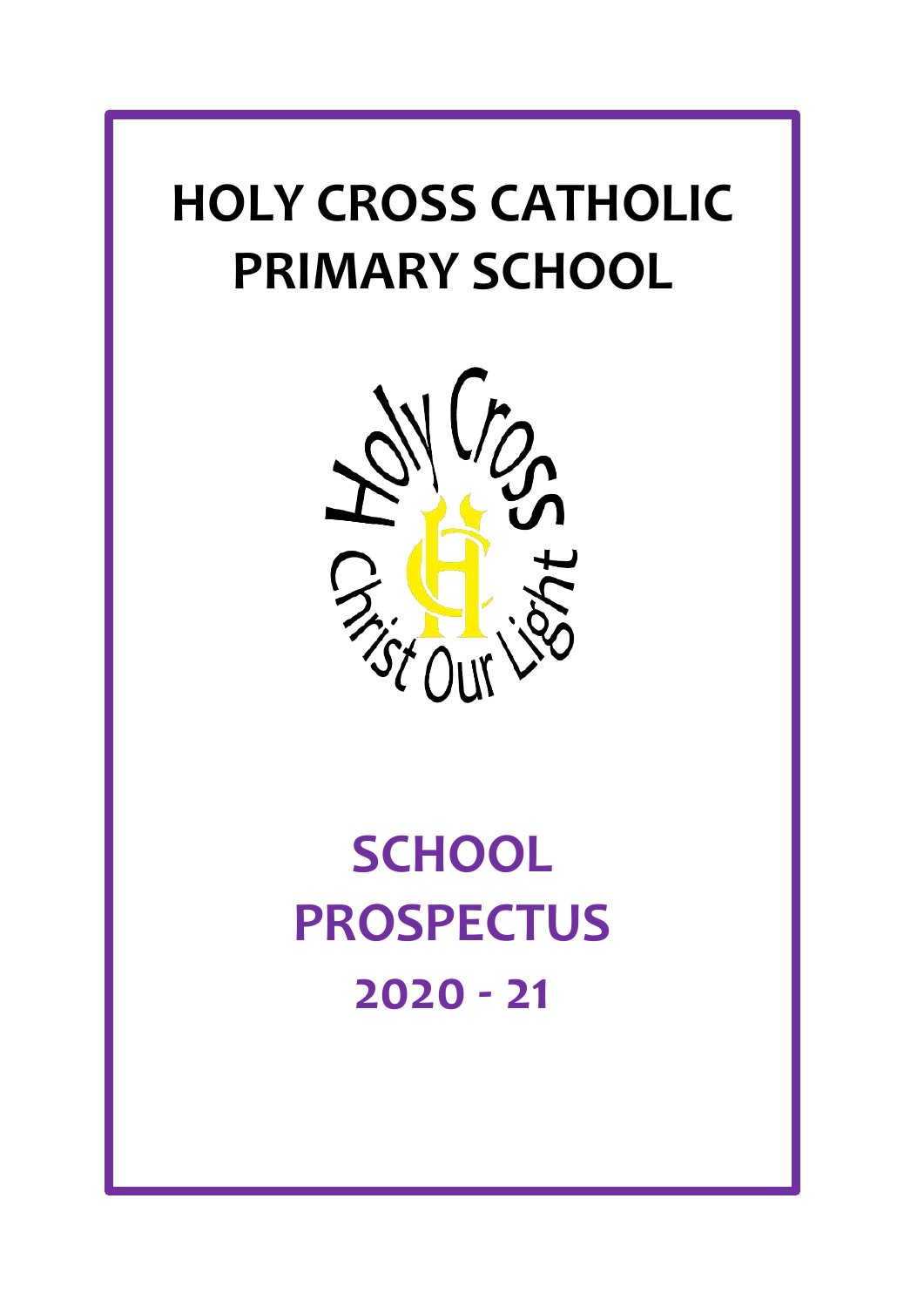

Dear Parents and Carers,

On behalf of the Governors, staff and pupils, it is a pleasure to welcome you to Holy Cross Catholic Primary School. There is something very special about Holy Cross, and we are very proud to have this opportunity to invite you to join our school community at the start of this important journey in your child's life.

Holy Cross is situated in beautiful grounds in East Cowes, overlooking the Solent. We are a one form entry school offering a stimulating place for learning, where children are nurtured and their talents are developed and celebrated. We offer a safe, secure and caring environment for your child to develop and grow in their learning, ensuring that both children and their families feel valued within our school community.

Our school vision is lived and embedded into the school's daily life, with a continuous approach of encouragement to our pupils to develop resilience, independence and persistence to succeed and achieve.

Selecting the right school for your child is one of the most important choices you have to make. We hope the insight we offer you into our school will make this decision a little easier. At Holy Cross, we recognise that transition from pre-school and nursery to 'big school' can be an anxious time for both parents and children, particularly if you are experiencing your child starting school for the very first time. Please be reassured – you know your child best and we will work in partnership with you to ensure that they make best possible start to their school career.

The children at Holy Cross are wonderful ambassadors, so if you would like more information and a tour of our school, the children and I would be delighted to show you around and provide a true insight into what we about at Holy Cross.



I look forward to meeting you.

Best Wishes

Timothy Eccles Head Teacher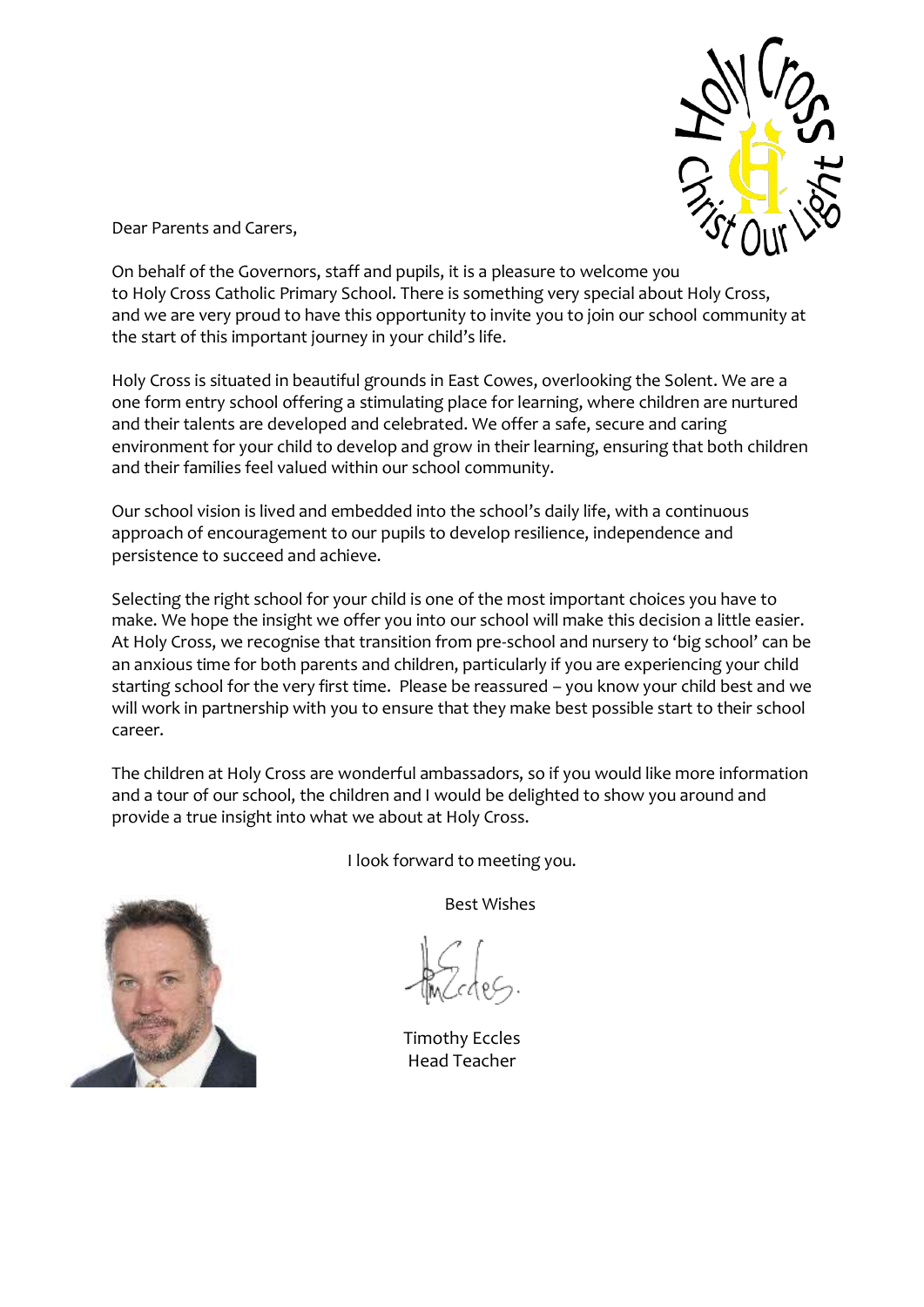# **Holy Cross Mission Statement**

**We serve the people round us, We care about the earth. We learn and live in grace and peace by putting Jesus first. We find and use our talents, We know we're loved by You. We make our choices first by asking "What would Jesus do?"** 

# **Holy Cross School Prayer**

Father in heaven we give you today: All that we think, and do, and say; And we join it with all that was done by Jesus Christ, your Son.

Amen

# **Holy Cross Vision Statement**

**Holy Cross School Prayer To enable every child to discover their talents, realise their potential and achieve their dreams by living, laughing and learning together, anchored in the love of Christ.**

**C.A.R.E.S we aim to make every pupil Confident, Aspirational, Resilient**, **Enquiring & Spiritual**

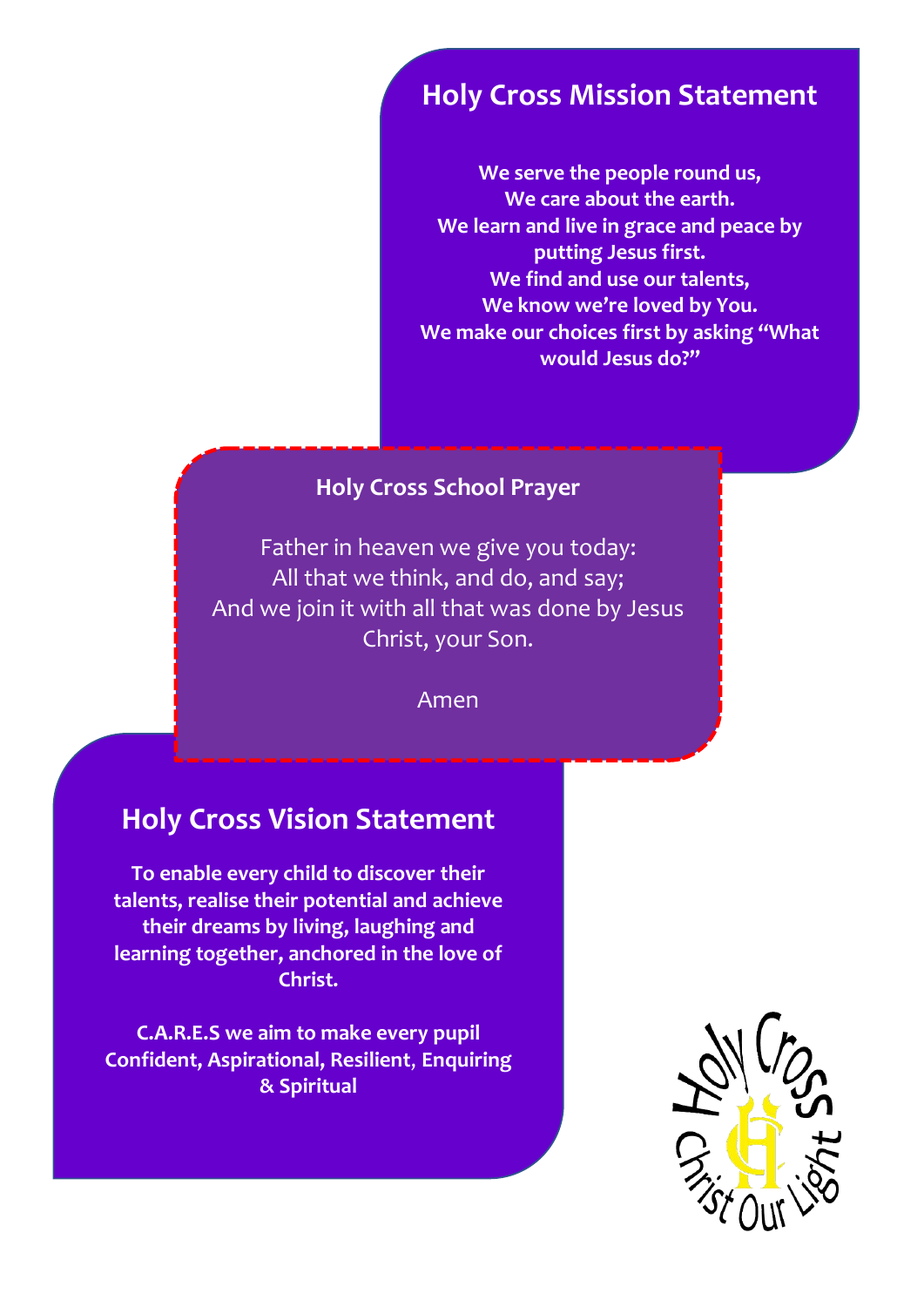

### **HOLY CROSS SCHOOL GROUNDS AND ACCOMMODATION**



Holy Cross Catholic Primary School is a one form entry school based in East Cowes. With beautiful Solent views,we are very privileged to be able to provide such a setting for the children to learn and develop.

The school is based in two buildings on the site. Reception Class and Year one can be found in the Annex with Years 2, 3, 4, 5 and 6 based in the main school building.

Reception Class have their own outdoor garden space and we have a copse area for outside learning and forestry school work. Year one and the Reception class also have the opportunity to work and play in an outdoor environment all year round with the Annex having a lean

to area, providing a learning environment

outside the classroom to be imaginative and provide the opportunity to discover their potential through play. We understand the value of learning outside of the classroom and the children enjoy using the whole school site to develop in their learning journey.





Our learning areas are designed to be nurturing to the children so they are able to develop in a

variety of settings across the school ground. We provide fun energetic working spaces across the school, with displays of the children's work throughout.

*I like running the golden mile and following the feet around school!' Sienna, age 7*

*'I like building a den in the bushes then counting how many friends I can fit in' Harry, age 5*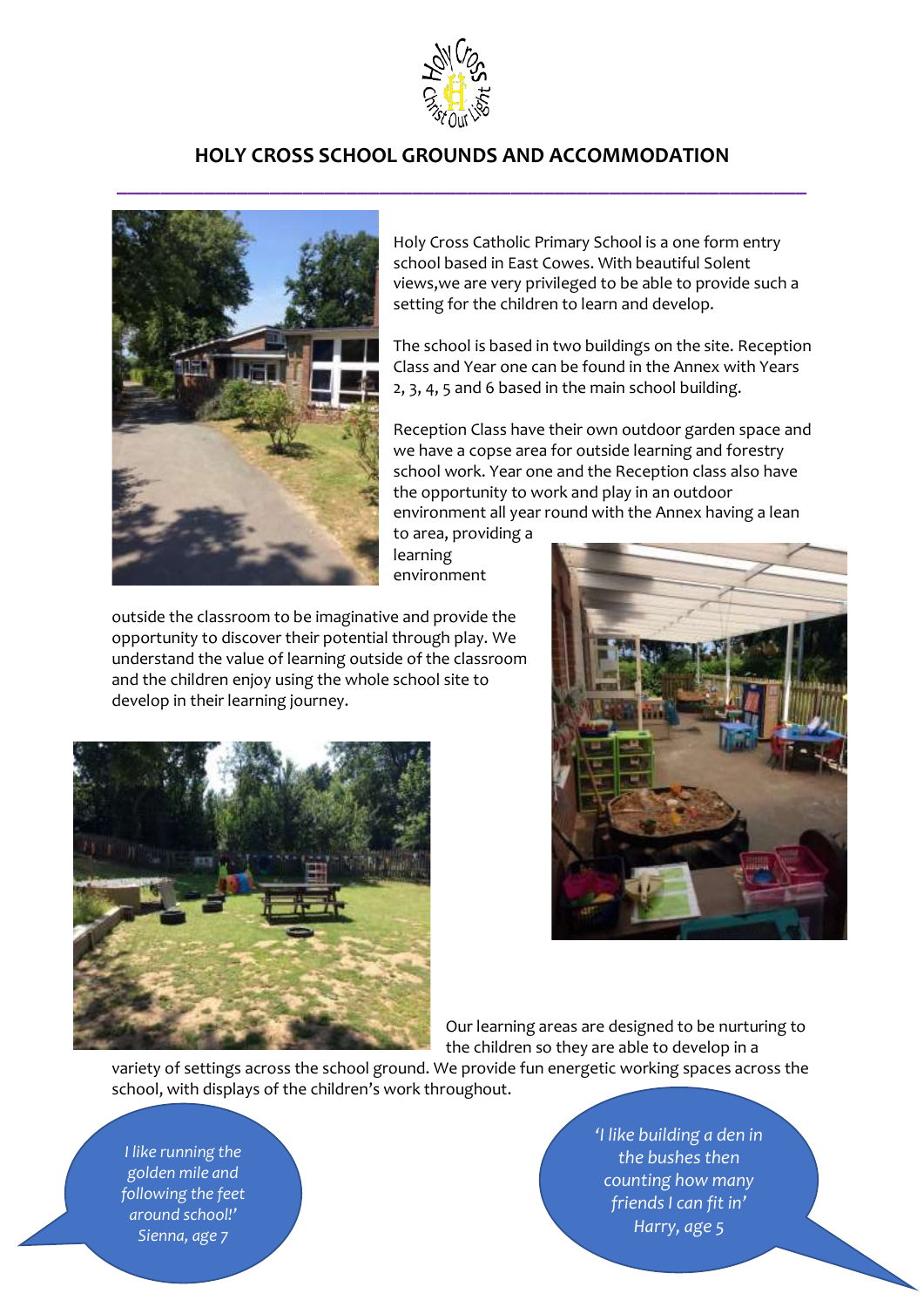

# **HOLY CROSS STAFFING STRUCTURE \_\_\_\_\_\_\_\_\_\_\_\_\_\_\_\_\_\_\_\_\_\_\_\_\_\_\_\_\_\_\_\_\_\_\_\_\_\_\_\_\_\_\_\_\_\_\_\_\_\_\_\_\_\_\_\_\_\_\_\_\_\_\_**



Kimberley Brett – Administration Apprentice Gemma Clarke – Clerk to Governors Becky Hall – MSA & Cleaner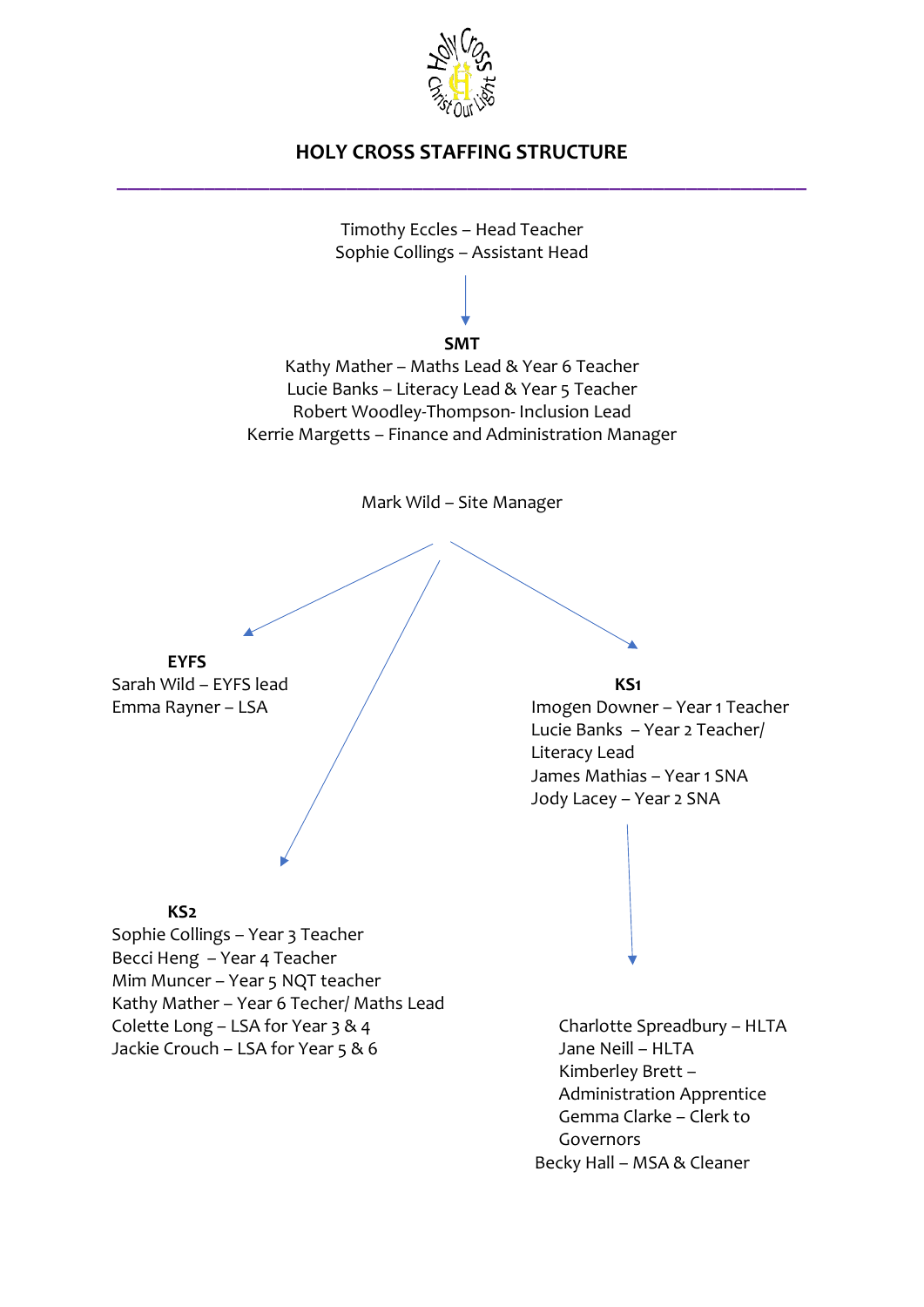# **GOVERNORS \_\_\_\_\_\_\_\_\_\_\_\_\_\_\_\_\_\_\_\_\_\_\_\_\_\_\_\_\_\_\_\_\_\_\_\_\_\_\_\_\_\_\_\_\_\_\_\_\_\_\_\_\_\_\_\_\_\_\_\_\_\_\_**

Holy Cross Catholic Primary School is a Voluntary Aided School. This status puts the responsibility of the school with the Governing Body rather than the Local Authority. The Governors at Holy Cross are the employers. The Governing body is a statutory requirement made up voluntary of voluntary members.

| <b>GOVERNORS:</b>     |                                                          |
|-----------------------|----------------------------------------------------------|
| Samantha Matthias     | Parent Governor/ Chair/Safeguarding/English              |
| Fr Jonathan           | Foundation Governor/Catholic Life Collective Worship/R   |
| <b>Vicky Lauchlan</b> | <b>Foundation Governor / SEND</b>                        |
| <b>Stephen Hendry</b> | Local Authority Governor / Health & Safety / ICT / PSHCE |
| <b>Simon Craddock</b> | <b>Parent Governor</b>                                   |
| <b>Timothy Eccles</b> | Headteacher                                              |
| Vacancy               | <b>Foundation Governor</b>                               |
| Vacancy               | <b>Foundation Governor</b>                               |
| <b>Kathy Mather</b>   | <b>Staff Governor</b>                                    |
| <b>Gemma Clarke</b>   | <b>Clerk to the Governors</b>                            |

If you would like to contact the Governing body, please do so through the clerk.

#### [clerk@holycrossrcpri.iow.sch.uk](mailto:clerk@holycrossrcpri.iow.sch.uk)

# **ADMISSON TO SCHOOL \_\_\_\_\_\_\_\_\_\_\_\_\_\_\_\_\_\_\_\_\_\_\_\_\_\_\_\_\_\_\_\_\_\_\_\_\_\_\_\_\_\_\_\_\_\_\_\_\_\_\_\_\_\_\_\_\_\_\_\_\_\_\_**

If your child is 4 before the  $1^{st}$  September, they are able to apply for a place at school. At Holy Cross we are a voluntary aided school, which has its own admissions authority. You will need to apply for a place at Holy Cross using the Isle of Wight Council Website [www.iwight.com](http://www.iwight.com/) and also complete a Supplementary Information Form to the school. You can find this and our Admissions Policy on our Website [www.holycrossrcpri.iow.sch.uk](http://www.holycrossrcpri.iow.sch.uk/)

#### *Closing date for applications for the September 2021 intake is midnight Friday 15th January 2021. Supplementary Information Forms must be received by the school by 4.30pm on Thursday 14th January 2021.*

In- Year applications for Holy Cross are welcomed. Information on how to do this can be found on the Isle of Wight Council Website, under admissions and 'in-year' applications. Should the year group you require be full, Holy Cross also offer a waiting list, that you are welcome to join. Should a space become available the school office will contact you to arrange a start date for your child. Our waiting list is not run on a first come first serve basis but is ranked in accordance with our ranking criteria, highlighted in our Admission Policy.

*Please note evidence will be required to enable you to rank in certain places on the list.*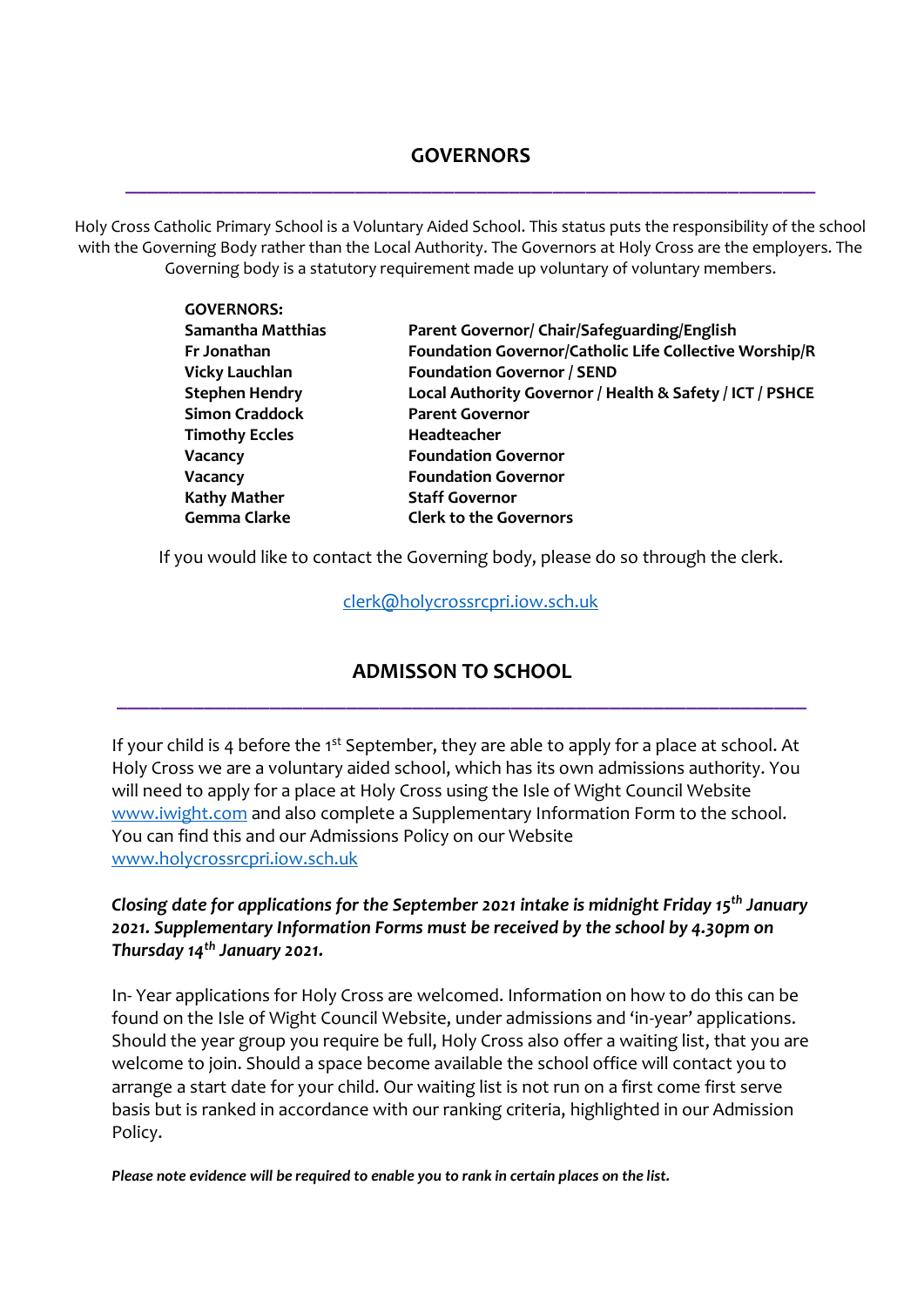# **School Access Holy Cross takes site security very seriously. Access to the school and school site is controlled. Morning access for parents and pupils is by the time-controlled gates. Gates will automatically open at 8.30am and lock again at 9.00am Pupils attending Breakfast Club should access the site via the top pedestrian gate by the main gates. All visitors should ring the gate bell for access. On entry they should report to the office where they will be asked to sign in and receive a Visitor Badge. Strangers on site will be approached and questioned. The school gates will automatically open again at 3.00pm for the collection of children Pupils with permission to walk home will be dismissed at 3.10. All other pupils will be dismissed to their parents or guardians. Please telephone the school office if you are running late.**

Parents and carers are encouraged to visit the school to meet the staff and view the facilities that we offer. We politely request that you contact the school prior to arrange a viewing.

## **ATTENDANCE MATTERS**



Holy Cross is committed to providing high quality and inclusive learning opportunities for all pupils. Excellent attendance is key to maximising pupil progress and in raising standards of achievement. For children to gain the greatest benefit from their education it is vital they arrive at school on time, everyday unless the reason for absence in unavoidable.

Good time keeping is a vital life skill, which helps pupils progress through their school life into the wider world. Arriving late to school is unsettling to the child and can create disruption to the class teacher and other pupils in class. Punctuality is expected by all pupils at Holy Cross.

#### **WORKING IN PARENTERSHIP TO PROMOTE EXCELLENT ATTENDANCE.**

It is our responsibility as your child's school to monitor every pupil's attendance to ensure we identify patterns or regularity in absence and act accordingly.

It is your responsibility as a parent or carer to ensure your child arrives to school on time every day. Where absence is unavoidable you must contact the school directly to inform us and supply written communication as to why, when your child returns to school. We ask all parents and carers not to take holidays during term time and where possible, ensure all medical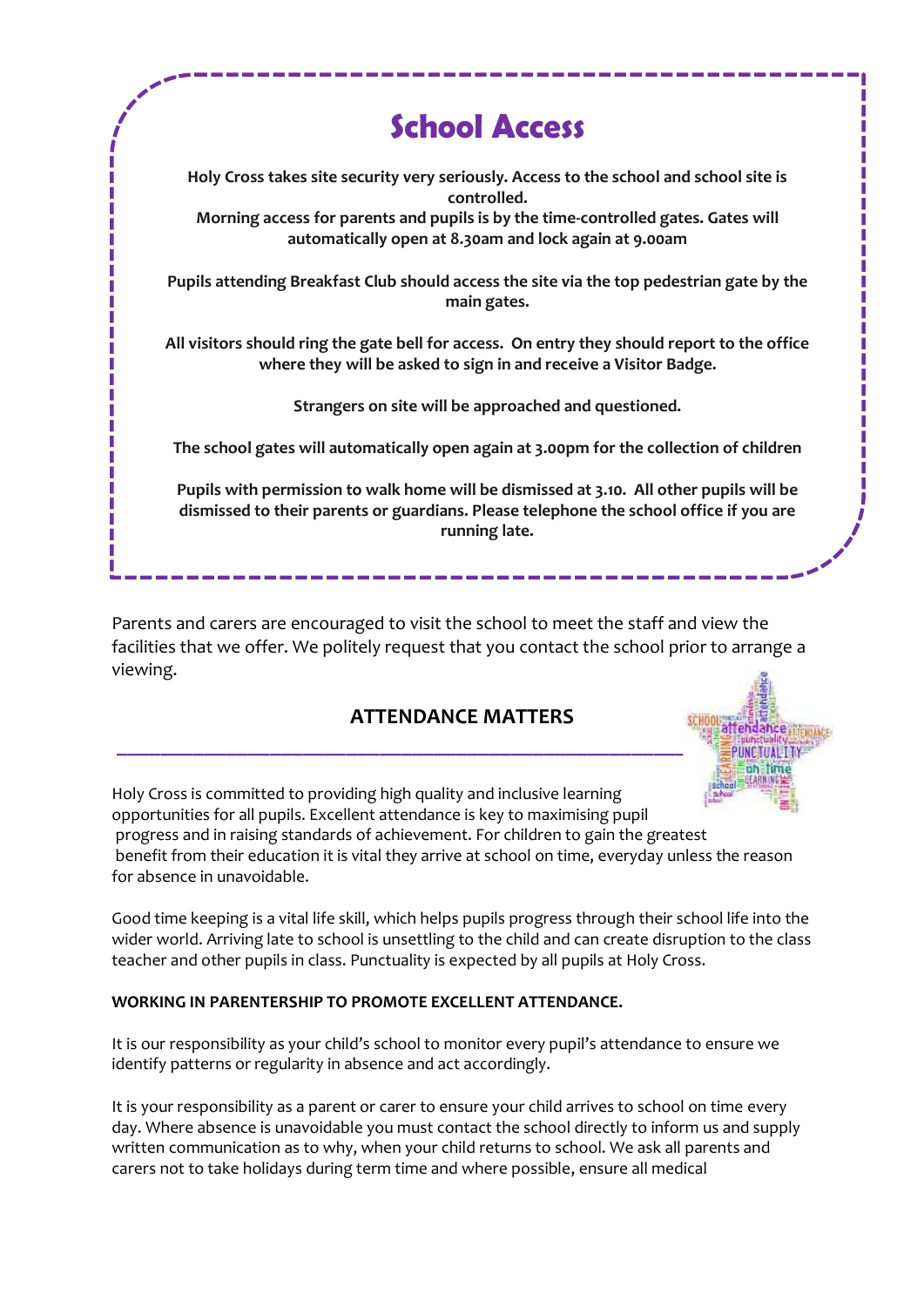appointments are booked out of school hours. Where this is not possible we ask you to provide evidence of the appointment at the time of request.

All children are entitled to an education. At primary school age, they are dependent on an adult to get them to school and most are still reliant on adult support. Developing a good attitude to coming to school and arriving on time will establish good habits that will last a lifetime.

#### **BEHAVIOUR**

 **\_\_\_\_\_\_\_\_\_\_\_\_\_\_\_\_\_\_\_\_\_\_\_\_\_\_\_\_\_\_\_\_\_\_**

At Holy Cross Catholic Primary School, we strive to live by our school values and learn from our gospel teachings to ensure our expectations of good behaviour and respect for each other becomes a way of life for our pupils and our staff.

Through respect for the well-being of others we aim to provide a safe, secure and peaceful community in which children and staff can work and grow; free from intimidation or discrimination. At Holy Cross, we adopt a positive approach to the management of behaviour. We use positive language, encouragement and rewards for good behaviour and a clear, consistent approach for addressing unacceptable behaviour. We believe that being *Confident, Aspirational, Resilient, Enquiring and Spiritual* will enable them to thrive and do their best in our ever changing and challenging world.

### **TREAT OTHERS AS YOU YOURSELF WISH TO BE TREATED.**



## **CURRICULUM \_\_\_\_\_\_\_\_\_\_\_\_\_\_\_\_\_\_\_\_\_\_\_\_\_\_\_\_\_\_\_\_\_\_\_\_\_\_\_\_\_\_\_\_\_\_\_\_\_\_\_\_\_\_\_\_\_\_\_\_\_\_\_**

Holy Cross is committed to providing a broad and balanced curriculum that ensures your child's development and learning journey is continually evolving, talking on new ideas and designed to promote growth and progress for every child.

New technologies are incorporated into the daily learning of the children to equip them ready for secondary school and beyond. We are proud to offer a variety of teaching strategies and methods, to ensure the curriculum enriches all our pupil's and provides them with the intrigue and excitement to learn. Each day is different at Holy Cross, but the structure of Maths, English, reading, RE and Science are focussed on. In addition to this we fulfil the curriculum with subject focussed work. This usually includes Geography, History, Language, Music, Art, Design Technology P.E and PSHE. The school has

collective worship as well as class worship each week, with a special Celebration Assembly on a Monday Morning.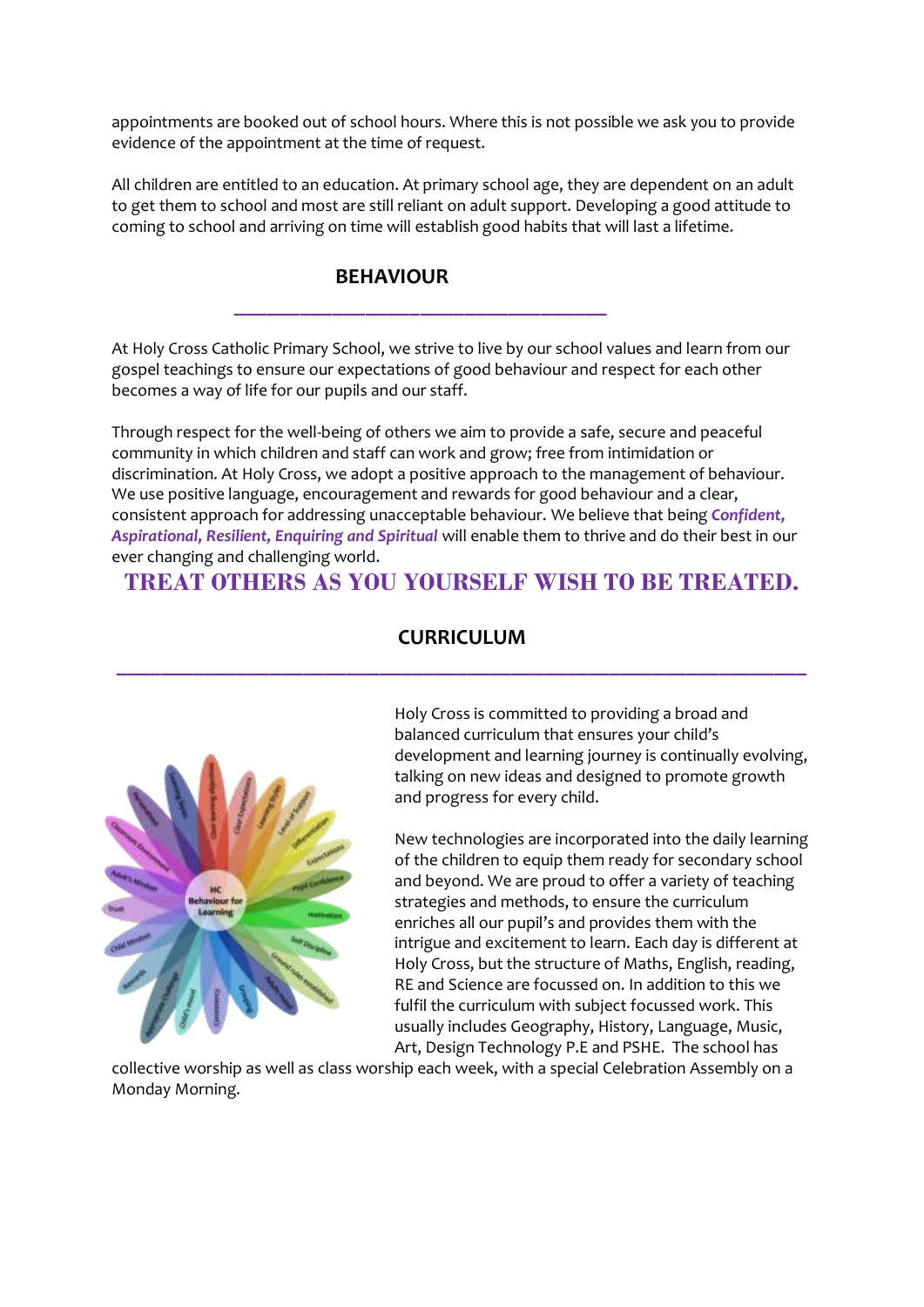Holy Cross is keen to teach the curriculum in a variety of ways, not just





taught. Some of these trips include a residential to Paris, trips to the Science and National History Museum in London, Stonehenge and the

Ancient Technology Centre.

During the school year we offer swimming lessons to Year 1 and 4 over a 6-week programme.

Children will experience a number of planned educational visits throughout



#### **SUPPORTING YOUR CHILD WITH HOMEWORK**

Homework is set in each school year and will increase as your child progresses through the year groups to Year 6. Homework is set to support the learning that your child does in school. Children are expected to read every day at home and will be set weekly spellings and Maths Challenges to help with deepen their understanding in their core subjects. We encourage parents and carers to become involved in their child's education and ask that you read with your children and support in their weekly homework tasks. Parents and carers will also be invited into school through the school year to become involved in learning afternoons and parent meetings will also be held to guide and support you in educating your child.

Parent evenings are also held twice a year to allow you to understand where your child is in their learning journey and offer advice and support to maximise your child's potential.

# **EXTRA-CURRICULAR OPPORTUNITIES**

**b** reinfust club is<br>fun! I eniov nlavin '*Breakfast club is fun! I enjoy playing with my friends before school and having breakfast all together'* Logan, age 7

#### **WRAP AROUND CARE**

Holy Cross offer a wide variety of after school clubs throughout the week. Football, Dance Fusion, Ballet, Gymnastics, Tennis, Golf, Team Training and Film Club for Year 5 & 6. Cost of clubs vary dependant on the child's preferred choice. Our clubs are run by our Teachers and well as external coaches.

We also offer a Breakfast Club, open daily from 7.45am for pupils at our School. Breakfast Club costs £2.50 per day with no booking required. Children can enjoy Breakfast together and partake

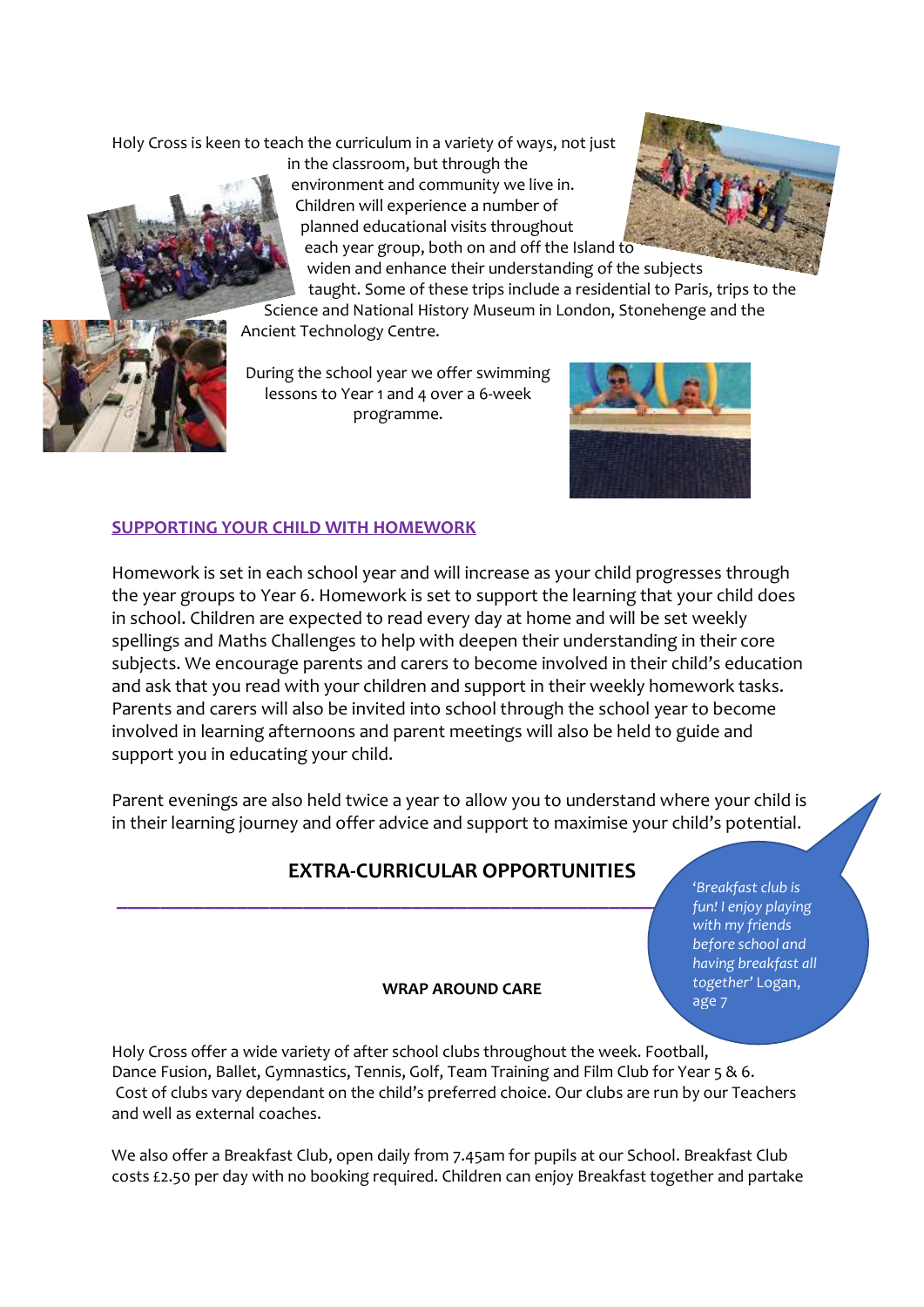in some fun activities before joining the rest of the school at 8.30am on the playground, where their class teacher will collect them at 8.45am. Full supervision is given at all times.

#### **SPORTS FIXTURES**



The school compete annually in a variety of sporting events that take place across the Island.

KS2 Children participate in various Football and Tag Rugby fixtures. We are proud to be involved in the PEACH Games each year, Cross Country, Country Dance Festival to name a few.



#### **SCHOOL PRODUCTIONS**

Each year the school will host a Nativity for KS1, celebrating the birth of Jesus, providing the children the opportunity to build confidence in performing. KS2 vary their school performances

with Carol Concerts, Plays and readings each year. We build these performance and activities into the curriculum, encouraging children to develop in Music, Art, RE and Design Technology. The children are taught about the process of producing a performance as well as performing in the school productions.



#### **PARENT INVOLVEMENT**

We are always so overwhelmed with the support from our Parent Community. We encourage parent involvement with our school and value the continuous input our parents and carer's have to ensuring Holy Cross develops and thrives. You can get involved with our school in a variety of different ways, from joining the *Friends of Holy Cross* to help support and become actively involved in fundraising events. You can become a School Governor, becoming involved in the strategic development of the school, or you can become a volunteer helping in school and/ or on trips and events.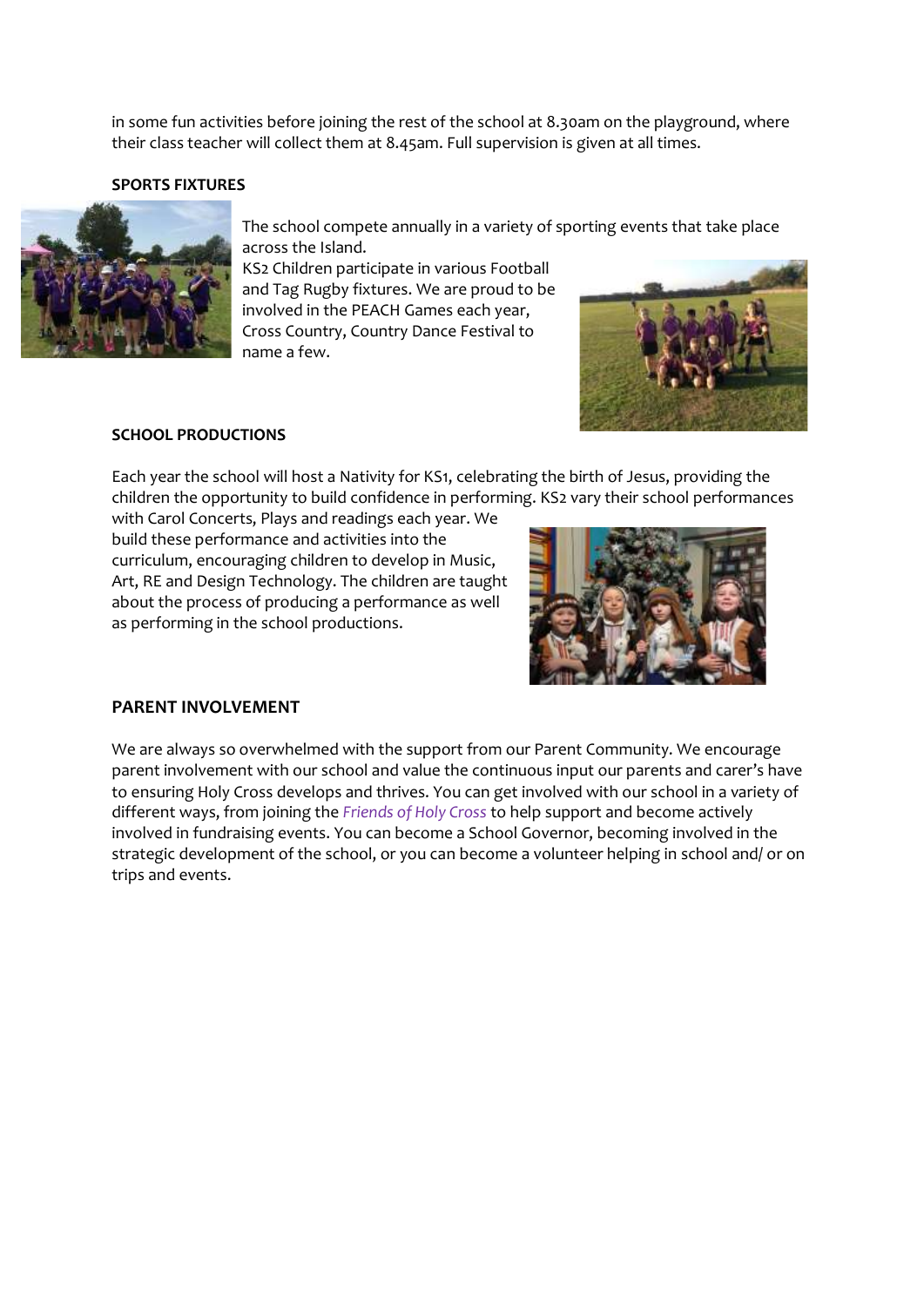"The school is a happy, friendly and caring community that is strongly valued by staff, pupils and parents". *Ofsted report July 2019*

We believe the key to a successful partnership between school, parents and carers and our community is communication. We have a weekly newsletter that is emailed out and also posted on the school's website and Facebook page. We hold two parent's evenings a year and send an annual school report home. We also offer a text messaging service, keeping you up to date throughout the school day.

The school office is manned from 8.15am to 4.15pm, should you need to contact the school. You can also email the school if you need to. Each class will send a letter home at the beginning of the school year, informing parents and carer's of the expectations for the year to come and provide a leaflet informing you of what outcomes are to be expected of your child's

learning by the end of that school year.

If there are any changes at home that may affect your child's learning, we encourage you to inform us at school. Our doors are always open and will support families as best as we can.

Please ensure your contact details and address are kept up to date with the school office to ensure we can communicate effectively with you.

# **SAFEGUARDING \_\_\_\_\_\_\_\_\_\_\_\_\_\_\_\_\_\_\_\_\_\_\_\_\_\_\_\_\_\_\_\_\_\_\_\_\_\_\_\_\_\_\_\_\_\_\_\_\_\_\_\_\_\_\_\_\_\_\_\_\_\_\_**

At Holy Cross Catholic Primary School, we are committed to establishing an environment which ensures that all its pupils are safe and feel safe. It is our duty to ensure all of our pupil's welfare and their education is of the highest priority. The actions we take to prevent harm; to promote wellbeing; to create safe environments; to educate on rights, respect and responsibilities; to respond to specific issues and vulnerabilities all form part of the safeguarding responsibilities of the school.

Our school is a community and all those directly connected (staff, governors, parents, families and pupils) have an essential role to play in making it safe and secure. We have an 'open door policy' and welcome feedback, suggestions and comments contributing to this process that will improve the desired outcomes for children.

ETHOS Holy Cross Catholic Primary school recognises the importance of providing an ethos and environment within school that will help children:

#### •to feel safe

- •to feel secure and respected
- •to encourage them to talk openly

•to enable them to feel confident that they will be listened to.

*"Leaders and governors do their best to keep pupils safe from harm. Pupils say that they feel safe in the school and they learn how to stay safe when they are online". Quotation from ofsted report July 2019.*